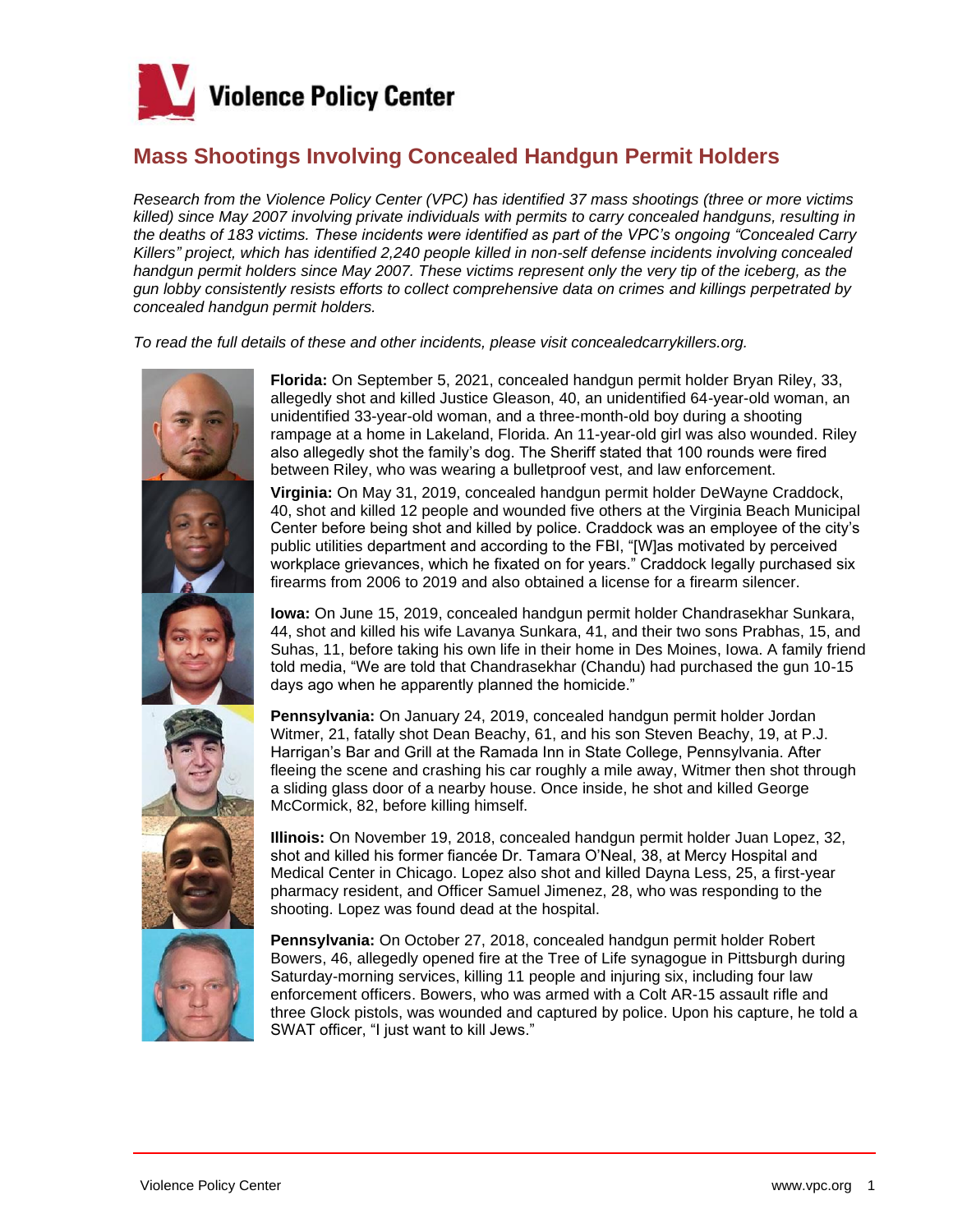

**Florida:** On January 6, 2017, concealed handgun permit holder Esteban Santiago, 26, opened fire in the baggage claim area of the Fort Lauderdale-Hollywood International Airport killing five and wounding six others. A witness said that the shooter reloaded his Walther 9mm pistol before running out of ammunition. The shooter had arrived on a Delta flight from Alaska and had his handgun in his checked baggage. Santiago reportedly had a history of mental health problems.

**North Carolina**: On February 10, 2015, concealed handgun permit holder Craig Stephen Hicks, 46, allegedly shot and killed Deah Shaddy Barakat, 23, Barakat's wife, Yusor Mohammad Abu-Salha, 21, and her sister, Razan Mohammad Abu-Salha, 19. Hicks turned himself in to authorities and was charged with three counts of murder.

**Kentucky**: On September 20, 2013, concealed handgun permit holder Kenneth Allen Keith, 48, allegedly shot and killed Michael Hockensmith, 35, his wife Angela Hockensmith, 38, and Daniel Smith, 60, at Gold Games and More, a store owned by the Hockensmiths. Keith, a Pulaski County minister, was charged with three counts of murder and one count of robbery.

**Washington, DC**: On September 16, 2013, concealed handgun permit holder Aaron Alexis, 34, shot and killed 12 people at an office building at the Navy Yard in Washington, DC. Alexis entered the building with a Remington 870 shotgun hidden in his backpack. Alexis was shot and killed by police. Alexis had a concealed carry permit from Texas and had previously held one issued in the state of Washington.

**Florida**: On July 27, 2013, concealed handgun permit holder Pedro Vargas, 42, shot and killed six people at an apartment complex in Hialeah, Florida, before being shot and killed by a police SWAT team.

**Washington**: On April 21, 2013, concealed handgun permit holder Dennis Clark III, 27, shot and killed four people before being killed by police.

**Michigan**: On February 15, 2013, concealed handgun permit holder Ferdarius Shine, 28, shot and killed his 68-year-old grandmother, Geraldine Bates, his aunt, Santangela Williams, 49, and his seven-year-old daughter Amera Jones. Shine was found guilty of first-degree murder.



**Minnesota**: On September 27, 2012, concealed handgun permit holder Andrew Engeldinger, 36, armed with a 9mm semiautomatic Glock pistol, shot and killed six people and wounded two at Accent Signage Systems in Minneapolis before killing himself.

**Alabama:** On August 9, 2012, concealed handgun permit holder Ryan Clark Petersen shot and killed Cameron Eubanks, 20, Tiffany Grissett, 31, and Thomas Robins, Jr., 39, at Teasers, a nightclub located near Dothan, Alabama. Surveillance videos showed Petersen leave the club after an altercation inside. He retrieved his handgun from his vehicle, returned to the club, pulled the Glock pistol from his pocket and fired.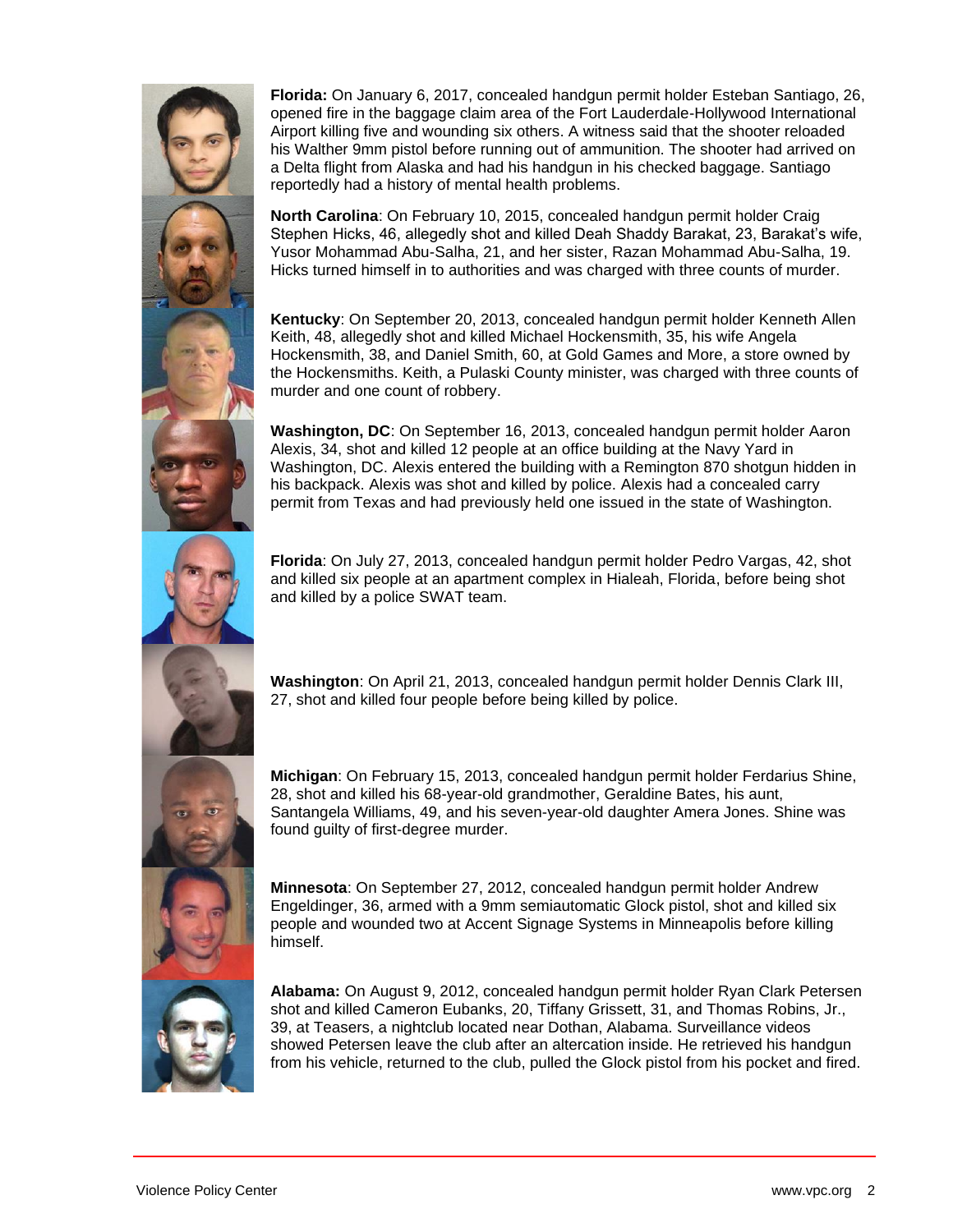

**Pennsylvania**: On July 27, 2012, concealed handgun permit holder Kevin M. Cleeves, 35, shot and killed his wife, Brandi N. Cleeves, 25, her boyfriend, Vincent Luke Santucci, Jr., 28, and Rosemary Holma, 55, in the driveway of the home that Santucci shared with his mother. Cleeves pleaded guilty to three counts of first-degree murder and was sentenced to three consecutive life sentences without parole.

**Washington**: On May 30, 2012, concealed handgun permit holder Ian Stawicki, 40, opened fire at Café Racer in Seattle, killing four of the restaurant's patrons. Stawicki then left the restaurant and confronted Gloria Leonidas. Stawicki fatally shot Leonidas and stole her SUV. While searching the area law enforcement came upon Stawicki, who, when ordered to drop his weapon, put the gun to his head and fatally shot himself.



**Tennessee**: On May 21, 2012, concealed handgun permit holder Paul Clifford Moore, Jr., 53, shot and killed his wife, Christina Moore, 39, her twin sister, Bridgette Stagnolia, 39, and his wife's lover, Amber Snellings, 24. Moore was convicted of three counts of second-degree murder and was sentenced to 30 years in prison.

**Texas**: On July 23, 2011, concealed handgun permit holder Tan Do, 35, opened fire at his son's 11th birthday party being held at the Forum Roller World in Grand Prairie, Texas, killing the boy's mother and four members of her family before killing himself.



**Connecticut**: On August 3, 2010, concealed handgun permit holder Omar Thornton, 34, went on a shooting rampage at the beer distributorship where he worked, killing eight co-workers before killing himself.

**Florida**: On June 6, 2010, concealed handgun permit holder Gerardo Regalado, 38, killed four women and wounded three others at the Yoyito Cafe-Restaurant before killing himself. Authorities said that Regalado specifically targeted women and shot them at close range.

NO PHOTO **AVAILABLE**  **Tennessee**: On March 27, 2010, concealed handgun permit holder Michael Joe Hood, 49, shot and killed his sister Susan Hood Binkley, 44, her ex-husband Dale Binkley, 42, and their 13-year-old son Jackson Binkley. Hood pleaded guilty to the three murders and received three consecutive life sentences.



**Virginia**: On January 19, 2010, concealed handgun permit holder Christopher Speight shot and killed eight people including his sister and her husband, their 15-year-old daughter and four-year-old son, as well as two teenagers aged 15 and 16. Speight pleaded guilty to three counts of capital murder, one count of attempted capital murder of a police officer, and five firearms counts.

NO PHOTO **AVAILABLE**  **Utah**: On December 17, 2009, concealed handgun permit holder Justin Matern shot and killed his wife and two sons, ages six and four, before killing himself.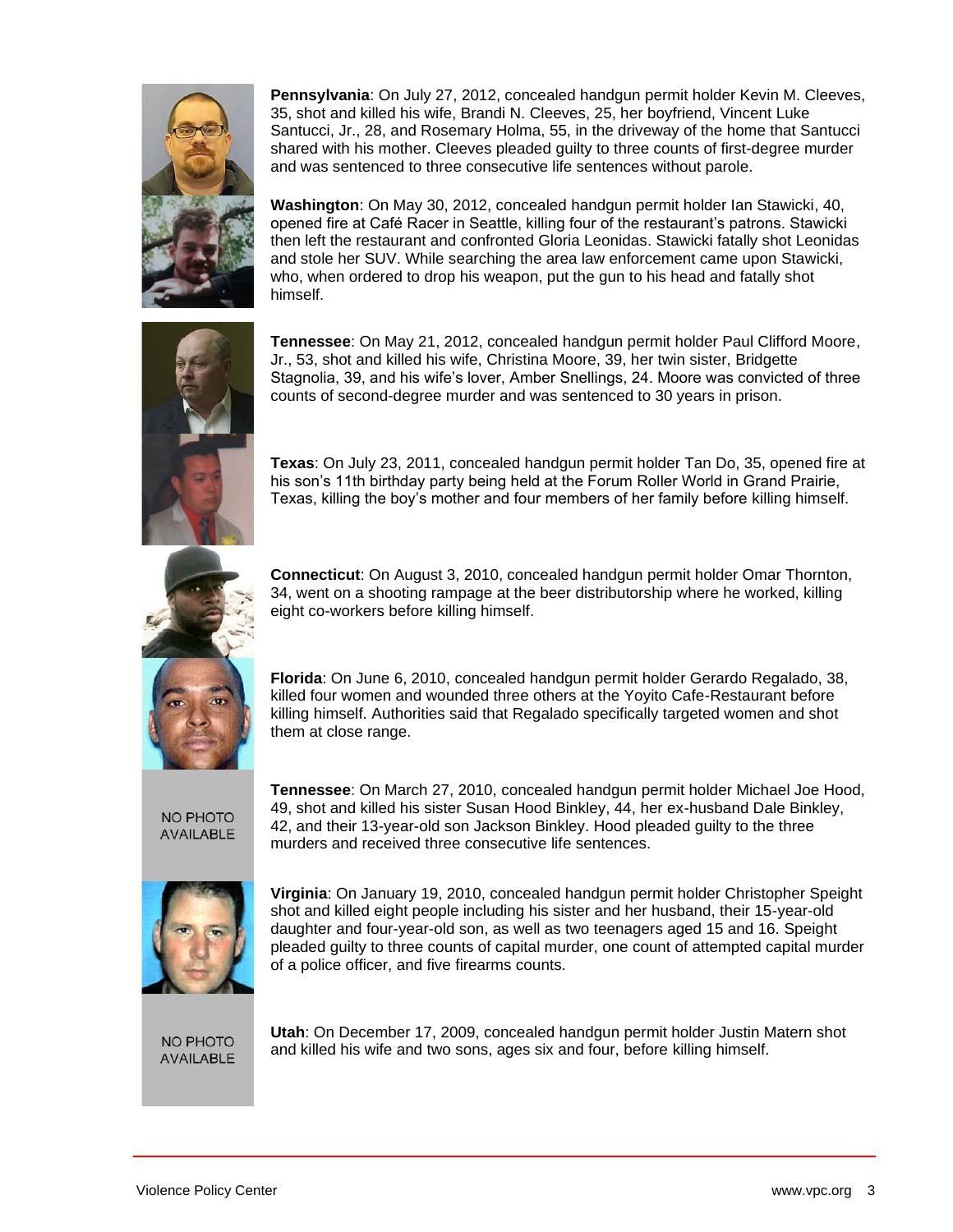

**Florida**: On Thanksgiving Day, November 26, 2009, concealed handgun permit holder Paul Michael Merhige opened fire at his family's Thanksgiving dinner shooting six relatives, killing four. Merhige pled guilty and was sentenced to seven consecutive life sentences.

**North Carolina**: On November 2, 2009, concealed handgun permit holder William Maxwell shot and killed his wife Kathryn and their teenage children Conner and Cameron before killing himself.

**Pennsylvania**: On August 4, 2009, concealed handgun permit holder George Sodini, 48, opened fire at an LA Fitness Center in Collier, Pennsylvania, killing three women and wounding nine others before killing himself.

**Pennsylvania**: On April 4, 2009, concealed handgun permit holder and white supremacist Richard Poplawski shot and killed police officers Stephen Mayhle, Paul Sciullo, and Eric Kelly while injuring another officer. Poplawski was found guilty of three counts of first-degree murder as well as 25 other crimes. He was sentenced to death.

**New York**: On April 3, 2009, concealed handgun permit holder Jiverly Wong, 41, walked into the American Civic Association in Binghamton, New York, where he had recently taken an English class, and opened fire, killing 13 former classmates before killing himself.

**Alabama**: On March 10, 2009, concealed handgun permit holder Michael McLendon, a self-proclaimed survivalist, killed his mother at their family home. By the time McLendon killed himself in the midst of a police shootout, he had shot and killed four more relatives, including his 74-year-old grandmother, and five strangers, including the wife and 18-month-old daughter of a local sheriff's deputy.

**New York**: On February 14, 2009, concealed handgun permit holder Frank Garcia opened fire in the Lakeside Memorial Hospital parking lot in Brockport, New York. He killed two people there, before killing a couple at their home nearby. Garcia was denied a carry permit three times in the previous 15 years before a judge granted him a permit in 2007. Garcia was convicted and received a life sentence without possibility of parole.



**Michigan**: On September 29, 2008, concealed handgun permit holder Troy Brake, 31, shot to death 52-year-old Sharmaine Zimmer, her sons, Tyler, 17, and Jeremy, 20, and beat to death Jeremy's girlfriend, university student Katherine Brown, 18. Brake was convicted of first-degree murder in the deaths of the Zimmer family and Katherine Brown.

NO PHOTO **AVAILABLE** 

**Virginia**: On May 5, 2008, concealed handgun permit holder Aaron Poseidon Jackson, 24, shot and killed his two children, one-year-old Aaron Neptune Jackson and two-year-old Nicole Aaron Jackson, and their mother, Latasha Nicole Thomas, before killing himself.